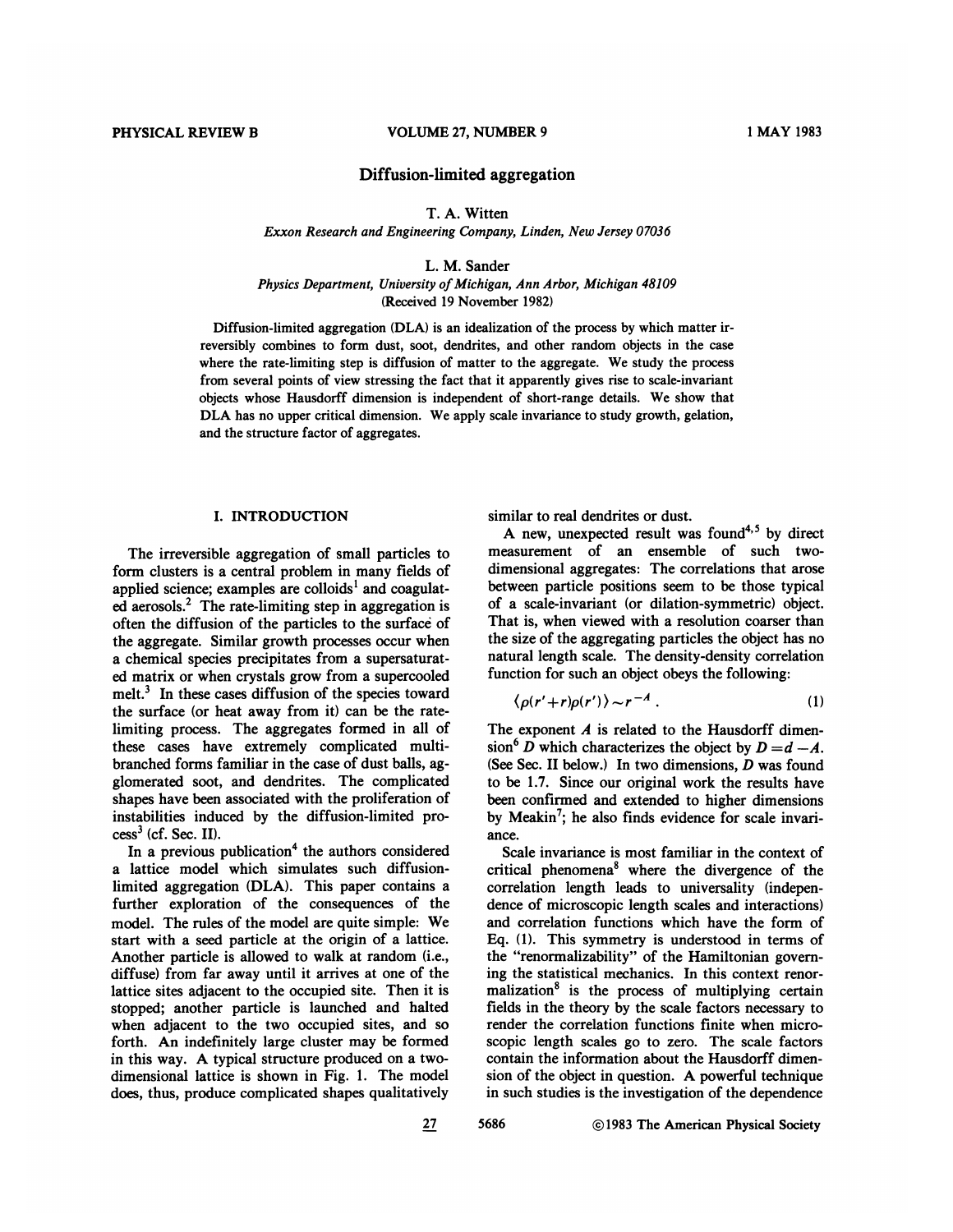

FIG. 1. (a) Aggregate of 3000 particles on a square lattice. (b) Screening effect: The first 1500 particles to attach to the aggregate are open circles, the rest are dots. (c) Fragments of the same aggregate chosen at random.

of  $D$  on spatial dimensionality  $d$ ; in commonly studied systems  $D$  is simply derivable by dimensional analysis above a certain upper critical dimension  $d_c$ . For dimensions lower than  $d_c$  expansions about  $d_c$ 

are often used.

The concepts of upper critical dimension and renormalizability apply to the best-known random density profiles: self-avoiding random walks<sup>9</sup> and random lattice animals.<sup>10</sup> These are qualitatively similar to DLA clusters and percolation clusters.<sup>11</sup> However, there is a fundamental difference, which we discuss in Sec. III. The random walks and lattice animals form an equilibrium ensemble; DLA is defined kinetically.

Kinetic models have been much less thoroughly studied than equilibrium ones. A model similar to ours (that of Eden,<sup>12</sup> see Sec. II below) has been proposed in the context of biology. However, the Eden clusters appear<sup>13</sup> to lack the anomalous scale invariance of DLA. Other kinetic processes have been proposed which are similar to DLA (Ref. 14) though the spatial structure of the objects produced has not been the focus of the studies.

In this paper we study the DLA model and its dilation symmetry and illustrate certain aspects which make it possibly important both theoretically and practically. We have been guided in our research by the successes of the equilibrium theories mentioned above. The paper is organized as follows: In the next section we review the origin of the randomness of the aggregates as it arises from the proliferation of instabilities of the Mullins-Sekerka<sup>3</sup> type. The numerical evidence for scale invariance for  $d=2$  aggregates is discussed; some elements of universality are demonstrated by relaxing the constraint that the aggregate absorb perfectly.

In Sec. III we give equations for the time development of the density  $\rho(r)$ . We find that DLA has no upper critical dimension in the ordinary sense. (The same line of reasoning shows that Eden clusters have  $D=d$  for any d.) These findings show that DLA is qualitatively different from known critical phenomena. We have been unable to show why DLA is dilation symmetric. To show this will require a generalization of renormalization theory yet to be developed.

In Sec. IV we turn to a discussion of some consequences of the dilation symmetry. We study the growth rate of aggregates, the gelation of a collection of aggregates, the dependence of the scattering structure factor on  $D$ , and the relation of the density profile, its projection, and its cross section to  $D$ . Section V contains a summary of our conclusions.

## II. SCALE INVARIANCE IN DLA

#### A. Stability analysis

Diffusion is essential in producing the dilation symmetry observed in DLA. To see this, we consid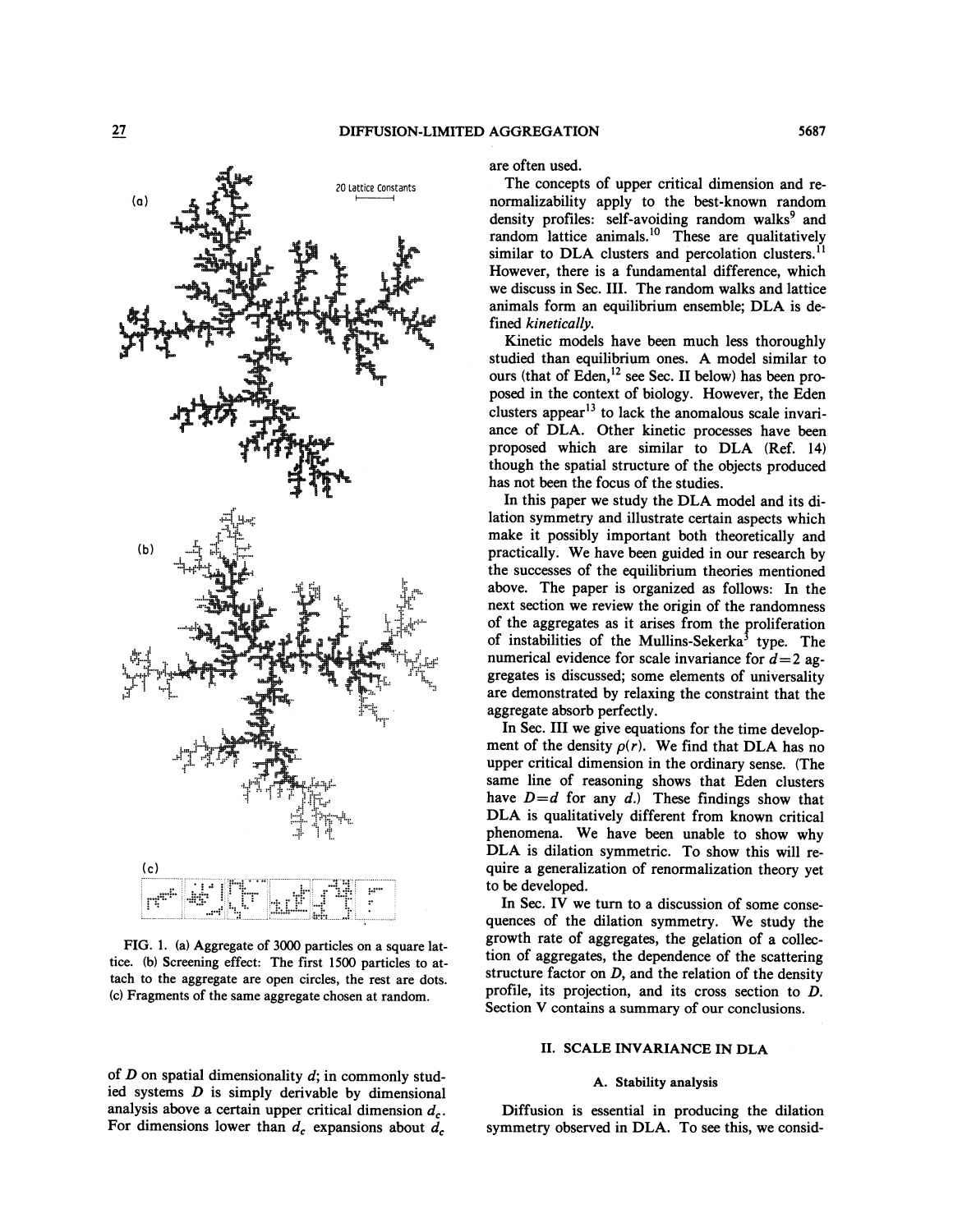er the analogous growth model without diffusion: the "growing animals" of Eden. $^{12}$  Here every perimeter site is equally likely to grow at each step. Eden clusters appear to fill a finite, nonzero fraction of space, i.e.,  $D = d$  (cf. Sec. III); they lack the multibranched structure of DLA. In DLA the exposed ends of the clusters grow more rapidly than the interior, because the random walkers are captured before they reach the interior.

To show in detail the origin of the complex structures such as those in Fig. 1, we first point out that in a certain limit an electrostatic analogy can be used. Consider a random walk which eventually adds to the aggregate. Let  $u(\vec{x},k)$  be the probability that the walk reaches site  $\vec{x}$  at the kth step. As in any random walk  $u$  obeys the following:

$$
u(\vec{x},k+1) = \frac{1}{c} \sum_{\vec{1}} u(\vec{x} + \vec{1},k) , \qquad (2a)
$$

where  $\vec{l}$  runs over the c neighbors of  $\vec{x}$ . This, of course, is a discrete version of the continuum diffusion equation

$$
\frac{\partial u}{\partial t} = \eta \nabla^2 u \tag{2b}
$$

where  $\eta$  is the diffusion constant. Also, since walks visiting perimeter sites terminate there we must set  $u=0$  on the right-hand side of (2a) for these sites and for cluster sites. The probability that a perimeter site gains a particle at  $k + 1$  is, as above,

$$
v(\vec{x},k+1) = \frac{1}{c} \sum_{\vec{1}} u(\vec{x} + \vec{1},k) .
$$
 (3a)

In the limit of a smooth surface with unit normal  $\hat{n}$  the normal growth velocity  $V_n$  can be expressed as a gradient:

$$
V_n = \eta \hat{n} \cdot \vec{\nabla} u \big|_s \ . \tag{3b}
$$

Equations (2b) and (3b) are, of course, standard in studies of dendritic growth.<sup>3</sup> In DLA the field  $u$  far from the aggregate is such as to provide a steady total flux to the surface; this is another boundary condition on  $u$ .

Now consider the time dependence of  $u$ : With a steady flux from far away the only source of time dependence is in the boundary condition {3b) via the growth of the aggregate. In our simulations the growth is sufficiently slow that it is adequate to neglect  $\partial u / \partial t$  in Eq. (2b), as we discuss in Sec. III.

We are faced, then, with solving Laplace's equation for u in the presence of a boundary where  $u=0$ (effectively, a "conducting" surface}. The growth rate  $V_n$  of any region on the surface is proportional to the "electric field" (i.e.,  $\nabla u$ ) there. Now it is well known that electric fields are large near sharp points on a conductor; thus sharp points grown unstably. In fact, our aggregates look qualitatively like structures (e.g., lightning) which occur due to electrical breakdown.<sup>15</sup>

A graphical illustration of this idea may be seen by considering the growth of a tower of spheres (see Fig. 2). If a small amount of material is added uniformly (as in the Eden model), then the conical envelope of the tower is unaffected (except near the tip). However, in diffusive aggregation the growth rate of each sphere is proportional to  $1/R$ ; thus the tower becomes steeper since the smaller spheres grow more rapidly.

Mullins and Sekerka<sup>3</sup> treat this problem using a stability analysis for a slightly deformed sphere. We can do a similar analysis for  $d=2$ ; consider a disc whose radius is given by

$$
r = R + \delta_m \cos(m\theta) \tag{4}
$$

where  $\delta_m$  is small. Outside the disc u is a solution to Laplace's equation:

$$
u = A\ln(r) + B + C_m \cos(m\theta)/r^m. \tag{5}
$$

Using  $u(r)=0$  and Eq. (3b) gives at once

$$
dR/dt = A/R \t{.} \t(6a)
$$

$$
d\delta_m/dt = (m-1)\delta_m A/R^2, \qquad (6b)
$$

$$
(\dot{\delta}/\delta)/(\dot{R}/R)=m-1.
$$
 (6c)

That is, all deformations for  $m>1$  grow unstably and, from Eq. (6c), those for  $m > 2$  grow faster than the radius itself. Thus tiny amounts of noise will perturb a smooth surface irretrievably. A similar treatment works for three dimensions and higher. This wrinkling instability shows why DLA produces irregular, noncompact shapes.



FIG. 2. Growth of a tower of spheres according to (a) the Eden model and (b) DLA.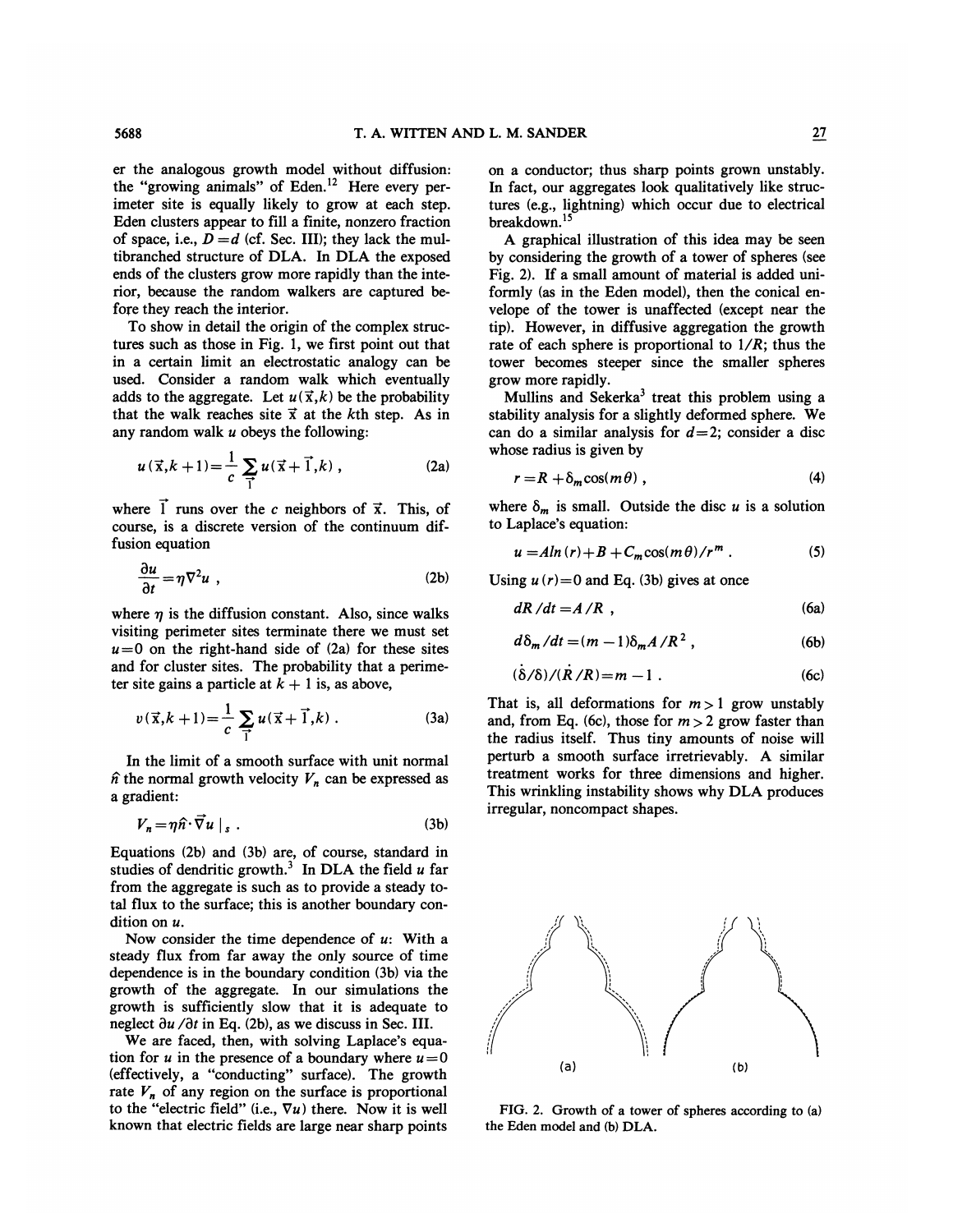# 27 DIFFUSION-LIMITED AGGREGATION 5689

#### B. Simulations of the model

Numerical simulations of the DLA process were first carried out in two dimensions and reported in Ref. 4. A plot of a typical aggregate is in Fig. 1(a). A few more details of the technique may be useful to mention here. At each stage of the computation it is necessary to launch particles at random, let them walk randomly, stop them when they arrive at a perimeter site, or to start them over when they wander away. For launching it is sufficient to start walkers on a small circle circumscribing the existing cluster. To catch errant particles we chose another circle twice the radius of the cluster.

The motivation for the location of the circles is as follows: We are trying to simulate the situation of isotropic flux very far from the aggregate. We expect that the field  $u$  will be distorted from isotropy on scales of the order of the size of the aggregate. The inner circle can be close to the object because the first passage of particles from far away toward the object is isotropic<sup>16</sup>; thereafter, to represent the situation without bias we must not stop particles until they are far away compared to the radius. We have performed simulations with the outer circle at  $3\times$  the aggregate size. The results were the same except that they took more computer time.

A number of interesting features become evident in the course of examining the simulations. These are shown in Figs.  $1(b)$  and  $1(c)$ . In Fig.  $1(b)$  we distinguish the first half and second half of the particles added. The significant feature is that particles do not penetrate to the interior as they are added, but stick to the protruding "arms" even though the interior appears readily accessible to the exterior. The cluster effectively screens the flux of diffusing particles.

In Fig. 1(c) we show several small sections of the large figure positioned at random to illustrate that the clusters appear locally homogeneous and isotropic. The appearance of these pictures leads us to the hypothesis that the density correlations within a bounded region attain a well-defined limiting form for indefinitely large clusters, and that this form is invariant under translations and rotations. In this respect the density would be similar to the order parameter or energy field at a critical phase transition.

To test for scale invariance we use the techniques originally used by Forrest and Witten<sup>5</sup> to study the scale invariance of metallic smoke aggregates which seem to be a physical realization of DLA. The criterion for scale invariance that we use is that in a scale-invariant object all correlation functions are unchanged up to a constant under rescaling of lengths by an arbitrary factor b:

$$
\langle \rho(br_1)\rho(br_2\rangle \cdots \rho(br_k\rangle
$$
  
 
$$
\simeq b^{-A_k} \langle \rho(r_1)\rho(r_2)\cdots \rho(r_k)\rangle . \quad (7)
$$

In practice, we calculated only the two-point function  $\langle \rho(r_1)\rho(r_2) \rangle$ , whose exponent we call A for short. Equation (7) leads at once to Eq. (1).

As a cross check we also measured the radius of gyration  $R(N)$  as a function of the number of particles  $N$ . It is clear from Eq. (1) that

$$
N \sim \int^{R} \langle \rho(0)\rho(r) \rangle d^d r \sim R^{d-A} \sim R^D. \tag{8}
$$

Thus the Hausdorff dimension<sup>6</sup> is  $d - A$ .

To measure the density-density correlations within the aggregates, we computed the  $c(r)$  defined by

$$
c(r) = \frac{1}{N} \sum_{\vec{\mathbf{r}}'} \rho(\vec{\mathbf{r}} + \vec{\mathbf{r}}') \rho(\vec{\mathbf{r}}') . \tag{9}
$$

The average of  $c(r)$  over many clusters positioned at random is the correlation function of Eq. (1). We computed  $c(r)$  is such a way as to maximize the information sampled from each image. We Fourier transformed the density profile of the cluster using a fast-Fourier-transform technique, found the power spectrum, inverted the transform, and averaged over directions and over narrow ranges (up to about 15% spread) of  $r$ . Often we used a matrix of densities which was not identical to the original cluster lattice: We overlaid the lattice with a coarser grid oriented at random and summed the cluster points within each cell of the coarse grid to form  $\rho(r)$ . This allowed us to treat larger clusters with a given sized matrix at the cost of some short-distance information. This method was calibrated by applying it to a Koch curve with  $D$  constructed to be ln3/ln2. The  $D$  value obtained<sup>5</sup> from the measured correlation function was correct to within 0.01.

The average  $c(r)$  of six aggregates on a square lattice is shown in Fig. 3. We note that the measured  $c(r)$  falls below the power-law line when r becomes comparable to the size of the aggregates; note the arrow which marks the average radius of gyration. The values of  $D$  deduced for two-dimensional aggregates are displayed in Table I.

Our estimates of  $D$  are in good agreement with those of Meakin<sup>7</sup> who used larger aggregates. The  $D$ values are significantly different from those characteristic of equilibrium profiles, also displayed in Table I.

## C. Universality

One of the most striking features of the powerlaw behavior observed in critical phenomena is its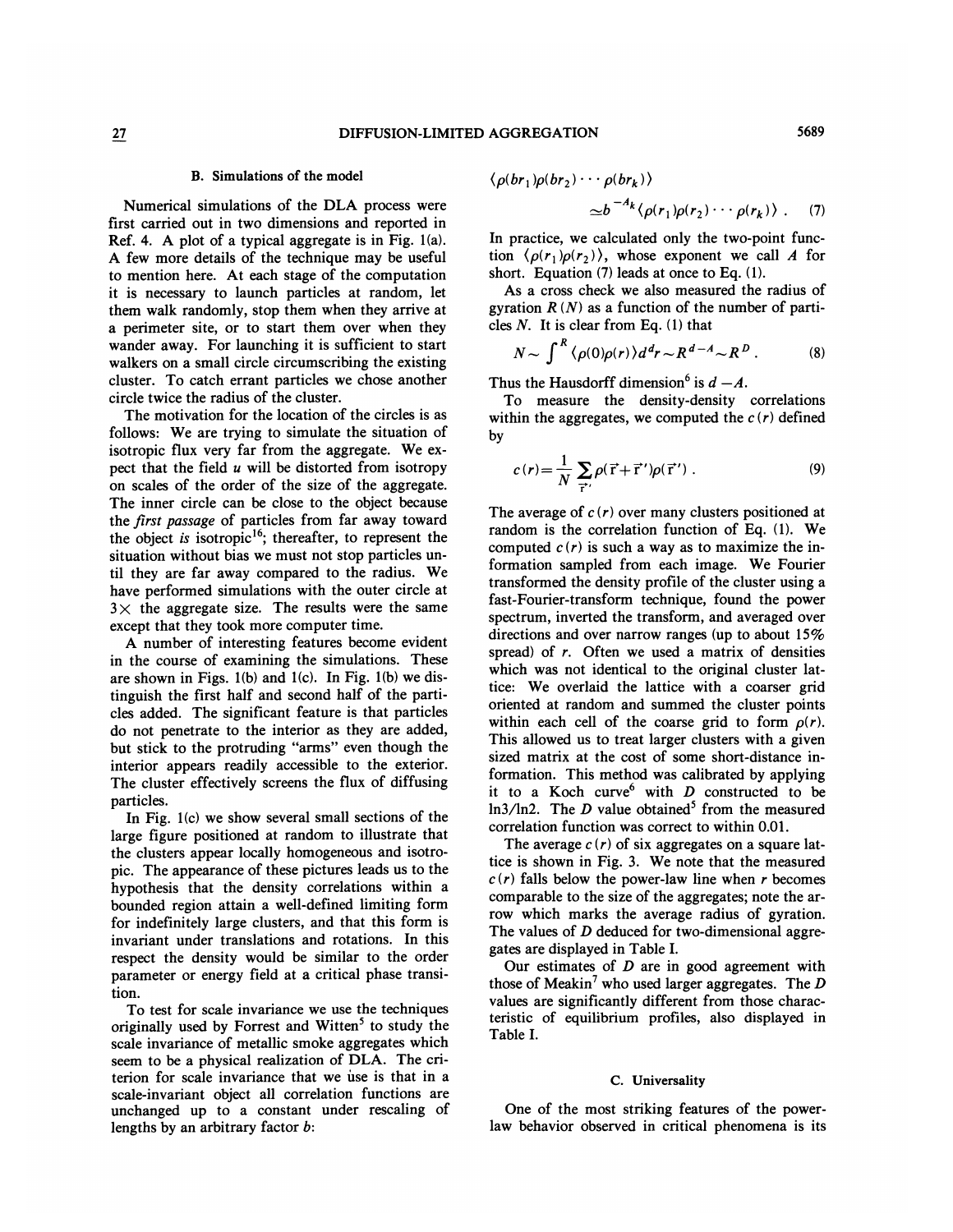

FIG. 3. Density correlation function averaged over six aggregates as a function of distance measured in lattice constants. The arrow marks the average radius of gyration. The solid line is a least-squares fit over the range  $r = 3 - 27$ . The error bars represent the spread of values among the six aggregates.

universality, i.e., its independence of microscopic details of the Hamiltonian. Such behavior is not unexpected in a situation where statistical properties lead to the buildup of correlations on scales much larger than those of the microscopic interactions. This behavior should also occur in our case. In this section we will present evidence that  $D$  is universal for DLA in several respects.

First, the long-range properties of our aggregates should be independent of the lattice on which we did the simulation. To check this we produced clusters on a triangular as well as a square lattice. An example is given in Fig. 4; the Hausdorff dimension for the aggregates on the triangular lattice, given in Table I, is not significantly different from those on a, square lattice. Meakin<sup>7</sup> did very interesting simulations with no lattice at all; and again found the same D.

We were motivated to investigate a second aspect of universality by comparison with treatments of dendritic growth.  $U^{\dagger}$  Our Eqs. (2b) and (3b) are the same as in those treatments, but our boundary condition  $u \mid_{s} = 0$  is not, except in the case of vanishing surface tension. The radius of a real dendrite tip is determined by the capillary length  $\Gamma$  via the Gibbs-Thomson boundary condition

$$
u \mid_{s} = \Gamma K , \qquad (10)
$$

|                                                                                                                        | A               | D               |
|------------------------------------------------------------------------------------------------------------------------|-----------------|-----------------|
| DLA: correlation functions of aggregates on<br>a square lattice; average of six clusters<br>of $2079 - 3609$ particles | $0.343 + 0.004$ | 1.66            |
| DLA: correlation functions on a triangular<br>lattice; average of three clusters of<br>$1500 - 2997$ particles         | $0.327 + 0.01$  | 1.67            |
| DLA: radius of gyration of six clusters of<br>$999 - 3000$ particles                                                   | 0.299           | $1.70 \pm 0.02$ |
| Self-avoiding walk in two dimensions<br>from correlations in step density <sup>a</sup>                                 | 0.667           | 1.33            |
| Random animals, radius of gyration <sup>b</sup>                                                                        |                 | 1.54            |
| Percolation <sup>c</sup>                                                                                               |                 | 1.89            |

TABLE I. Values of correlation exponent <sup>A</sup> and Hausdorff dimension D for particles in two dimensions. Errors are statistical.

<sup>a</sup>D. S. McKenzie, Phys. Rep. 27C, 37 (1976).

bReference 13.

<sup>c</sup>D. Stauffer, Phys. Rep. 54, 1 (1979).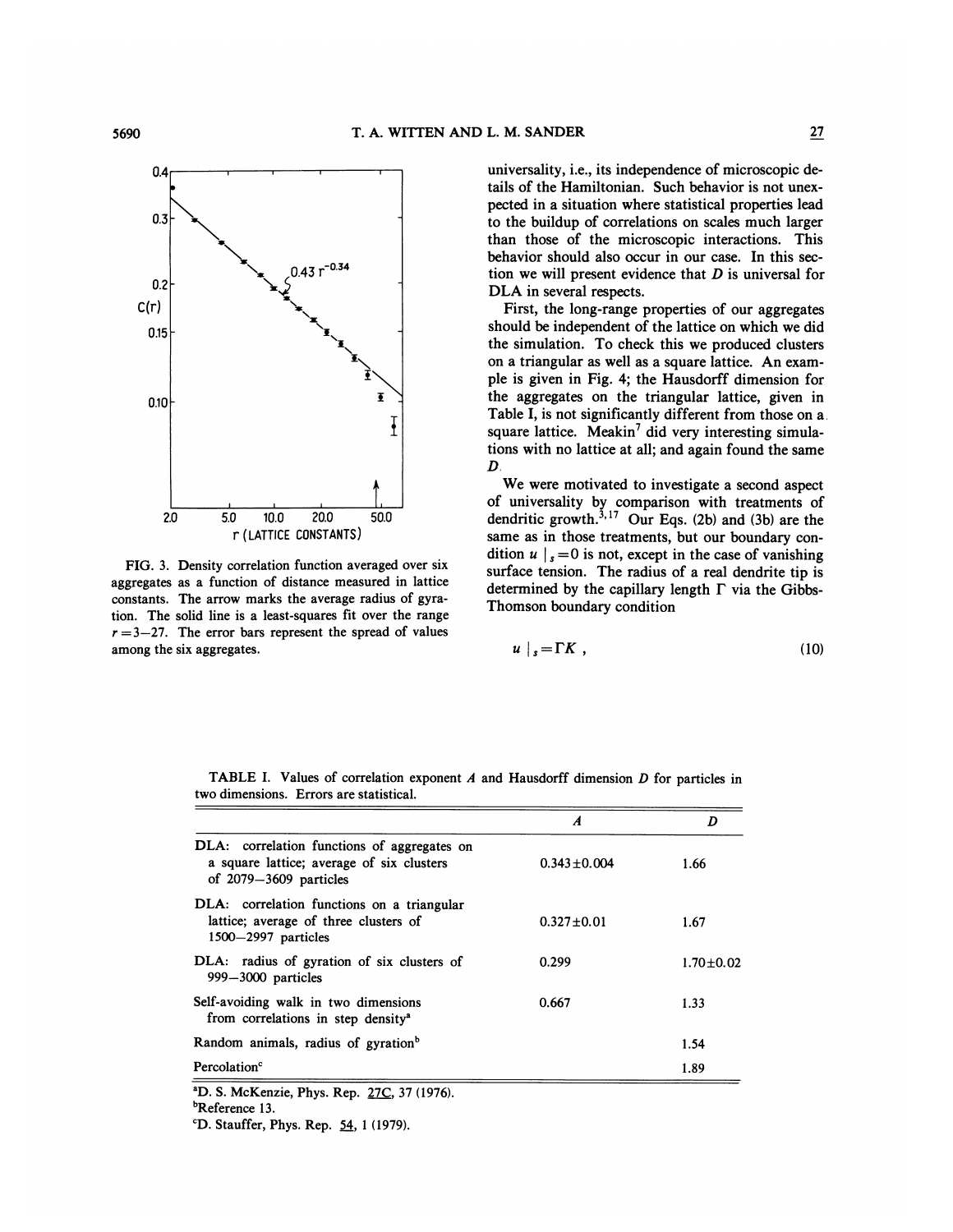

FIG. 4. Aggregate of 2500 particles on a triangular lattice.

where  $K$  is the local curvature of the surface. Our perfectly absorbing clusters correspond to zero surface tension, and hence to a diffusing field which is constant over the surface. We first relaxed the condition of perfect absorption by allowing the randomly walking particle to stick to the aggregate only during a fraction s of its encounters; previously,  $s=1$ . This partial sticking introduces a length parameter into the diffusion equation.

To see this we work in one dimension, and write

$$
u(l,k+1) = (1-s)u(0,k) + \frac{1}{2}u(2l,k) , \qquad (11a)
$$

$$
u(0,k+1) = \frac{1}{2}u(l,k) \tag{11b}
$$

Here  $O$  labels the perimeter site and  $1,21$ , the free space. In steady state we may drop the  $k$  label and manipulate Eqs. (11a) and (11b) to find

$$
su(l) = u(2l) - u(l) , \qquad (12a)
$$

or, in a continuum limit, as above,

$$
su \mid_{s} = l\hat{n} \cdot \overline{\nabla} u \mid_{s} . \tag{12b}
$$

The fixed logarithmic derivative of  $u$  at the surface introduces a new length scale,

$$
\lambda = l/s \tag{13}
$$

which we may adjust at will. This new length plays the role of the capillary length in conventional treatments. Indeed, we can use our electrostatic analogy to reinterpret Eq. (12b). Consider a spherical surface; then if  $\lambda \ll R$ ,  $\overline{\nabla} u \mid_{s} \sim u_{\infty} / R$  and to first order in  $\lambda$  we may put

$$
u \mid_{s} = u_{\infty} \lambda / R \tag{14}
$$

i.e., a condition of the form of Eq. (10).

To gain some appreciation of what Eq. (12b) implies we repeated the stability analysis with the new



boundary condition. We find, for  $d=2$  [compare Eq. (6)],

$$
d\delta_m/dt = (m-1)\delta_m A/R (R+m\lambda) , \qquad (15a)
$$

$$
(\delta/\delta)/(R/R) = (m-1)R/(R+m\lambda) .
$$
 (15b)

Note that for  $\lambda >> R/m$ ,  $d\delta/dt$  is suppressed compared to its value in Eq. (6). It does not change sign as in the usual dendritic growth case,<sup>3</sup> but if  $R < \lambda$ , for any  $m$  the distortions will become smaller relative to  $R$  as time proceeds instead of larger. Since the instability leading to DLA is quenched for  $R < \lambda$ , we expect the DLA density profiles to be uniform over distances  $R \leq \lambda$ . For larger R, the instabilities are again present, and we expect the density profiles on this scale to be multibranched, like those of the simple DLA. The same conclusion holds in three dimensions.

Using these insights we created a number of aggregates with  $s < 1$ . Plots of a cluster of this type are shown in Fig. 5, and its correlation functions are given in Fig. 6. The correlation function does have the form we hoped for: At small distances  $c(r)$  is roughly constant and represents the thickening of the "branches" of the object; at large distances (but) still smaller than the total size of the object) the power law is unchanged. The change in behavior from constant to power law occurs at a distance which increases as *s* decreases, in accord with our prediction of crossover for  $R \approx \lambda \sim 1/s$ .

We also did simulations with a more *ad hoc* type of boundary condition. We take a sticking probabil-

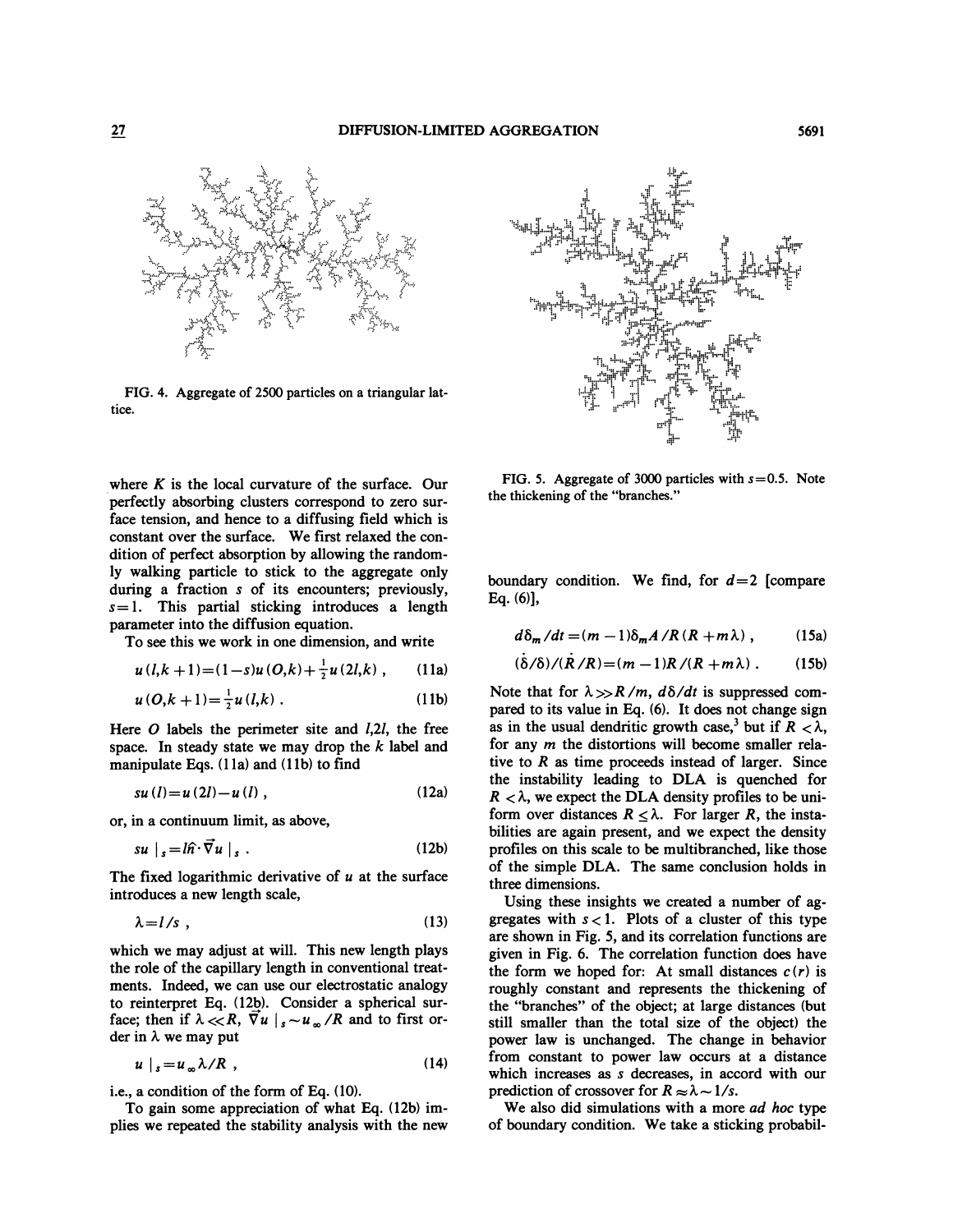

5. FIG. 6. Correlation function for the aggregate of Fig.

ity which depends on the number of bonds to filled neighbor sites  $B$ ; for a square lattice we put

$$
s = t^{3-B} \t{16}
$$

where  $t$  is an adjustable parameter less than 1. Thus a hole (with  $B=3$ ) is far more likely to fill than a point (with  $B=1$ ).

A simulation for  $t=0.5$  is shown in Fig. 7, and correlation functions for several values of  $t$  in Fig. 8. Once more, small  $t$  introduces a minimum length scale for the object, but the long-range properties seem to be unaltered.

The simulations of Meakin<sup>7</sup> in higher dimensions seem to bear out our hypothesis of scale invariance. For  $d=3$  he finds  $D=2.51\pm0.06$  by examining only the radius of gyration. We have presented<sup>18</sup> data for  $c(r)$  in  $d=3$ , which is in agreement with Ref. 7.

## III. GENERAL FORMULATION

The computer simulations described above, if repeated for all possible random walks, would generate a statistical ensemble of clusters. In this section we formulate equations for the time development of this ensemble. We argue that these equations may be simplified considerably without affecting the



FIG. 7. Aggregate of 3000 particles with  $t=0.5$ .

large-scale properties of large aggregates.

We may describe any given cluster  $i$  on a lattice by a density field  $[\rho(x)]$  which is 1 at an occupied site and zero elsewhere. Aggregation processes generate a large class of clusters  $i$ , each with a relative probability  $f_i$ . Thus, e.g., in the ensemble of "random animals," any connected pattern of 1's has  $f_i=1$ ; any disconnected pattern has  $f_i=0$ . In the DLA model the  $f_i$  for a given cluster cannot be expressed directly in terms of the  $\rho$  field. One must



FIG. 8. Correlation functions for three aggregates with  $t<1$ .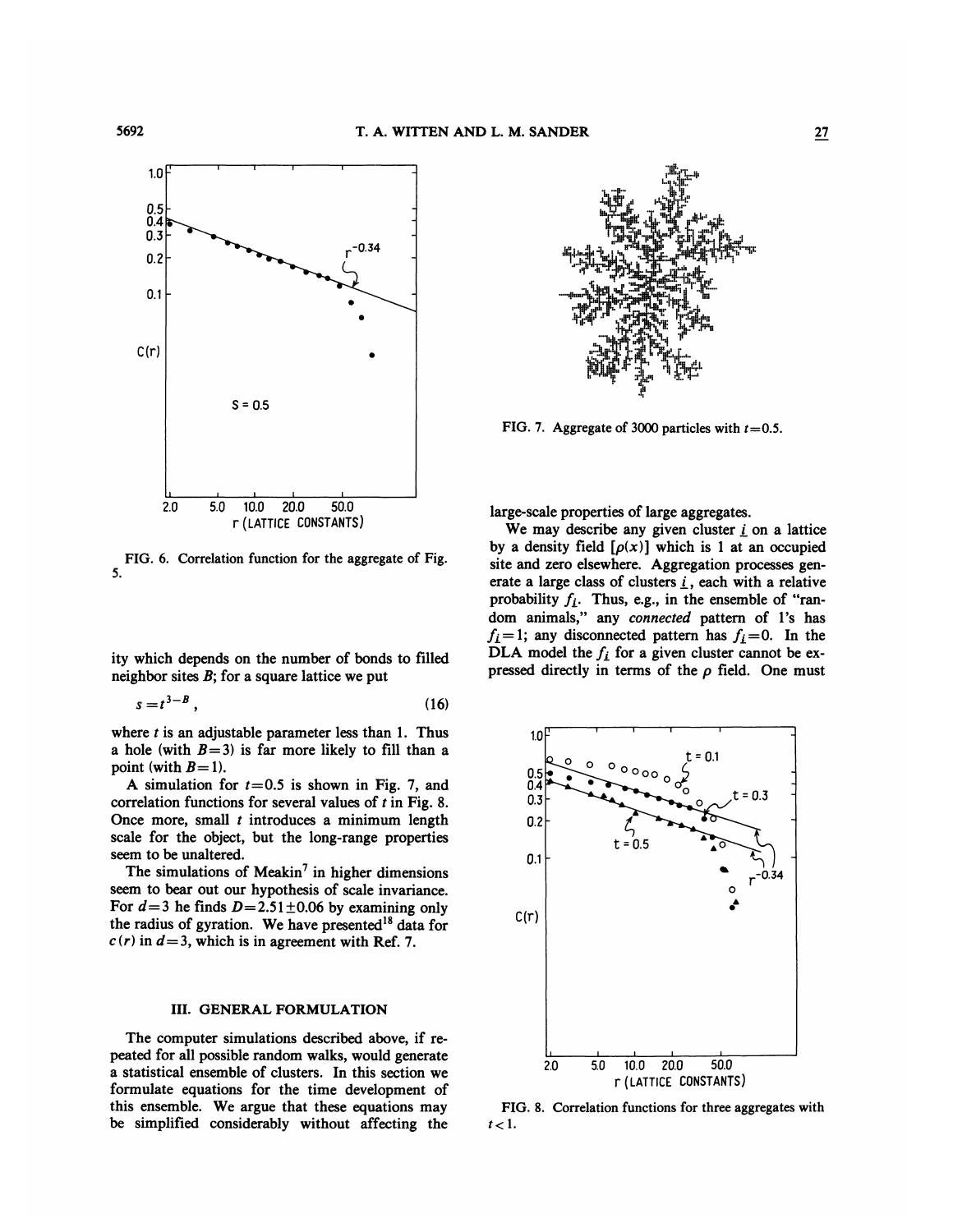also know the  $f_i$  for other clusters; it does not belong to an equilibrium ensemble like that of the random animals. The  $f_i$  are determined instead by a time-development equation.

We consider the time derivative  $\partial f_i/\partial t$  for a particular cluster  $\underline{i}$ . In a given instance the cluster  $\underline{i}$  is produced by the growth of some other cluster,  $i - x$ , equal to  $\underline{i}$  but for the absence of the site at  $\vec{x}$ . The growth of  $\underline{i}$  from  $\underline{i} - x$  occurs with an average rate which we denote  $v_{i-x}(\vec{x})$ . The (positive) contribution to  $f_i$  from these growth processes is

$$
\sum_{x \in \underline{i}} v_{\underline{i} - x}(\vec{x}) f_{\underline{i} - x} \tag{17}
$$

The cluster *i* also disappears from the ensemble at a certain rate, as larger clusters grow from it. The clusters thus produced have one particle added at some site  $\vec{x}$ , and we denote them as  $i + x$ . Combining the processes which increase and which reduce  $f_{\textit{i}}$ , we have

$$
\frac{\partial f_i}{\partial t} = \sum_{x \in \underline{i}} v_{\underline{i} - x}(\vec{x}) f_{\underline{i} - x} - \left[ \sum_{x \in \partial \underline{i}} v_{\underline{i}}(\vec{x}) \right] f_{\underline{i}} , \quad (18)
$$

where we have used  $\partial \underline{i}$  to denote the sites on the perimeter of  $i$ . By contrast, a thermal equilibrium ensemble with temperature  $\beta^{-1}$  and energy  $E_i$  has  $\partial f_i / \partial \beta = E_i f_i$ ; there is no coupling of different  $f_i$ .

Other growth models are governed by timedevelopment equations of the form of Eq. (18). For the Eden model,<sup>12</sup> the v factor is taken independent of  $i$  and  $x$ , so that all perimeter sites grow at the same rate.

The distinctive feature of diffusive growth is that the growth rate  $v$  is the flux of a diffusing field  $u$ , as discussed in Sec. II above: the effect of the absorbing cluster on the diffusing field  $u$  may be expressed by a boundary condition at the cluster surface. Instead, we allow the field  $u$  to occupy any site, but introduce a strong absorption at perimeter sites. Such a site  $x$  is indicated by the function

$$
P(\vec{x}) = [1 - \rho(\vec{x})] \left[ 1 - \prod_{\vec{1}} \left[ 1 - \rho(\vec{x} + \vec{1}) \right] \right],
$$
\n(19)

which is 1 for perimeter sites and 0 elsewhere. Thus the diffusion equation for  $u$  may be written

$$
\frac{\partial u}{\partial t} = \eta \nabla^2 u - Z u(\vec{x}) P(\vec{x}) . \qquad (20)
$$

Evidently, in the limit of large  $Z$  the perimeter sites become an absorbing boundary, where  $u \rightarrow 0$ . For any Z the local rate of absorption  $Zu(\vec{x})$  is also the average rate  $v(\vec{x})$  of cluster growth there.

The equations for u and  $f_i$  determine the proba-

bility of a given cluster as a function of time given suitable boundary conditions. The equation for  $f_i$ requires an initial condition, e.g.,  $f_i = 0$  at  $t = 0$ , except for  $f_i = 1$  for the single particle at the origin. The equation for  $u$  requires a boundary condition such as  $u=1$  for  $R = R_m$  where  $R_m$  is a large radius.

The equation for  $u$  may be simplified by recalling that  $\partial u/\partial t$  does not play a crucial role. The field u changes most rapidly with time near a point  $x$  where a site has just grown. The effect of the new absorbers is appreciable over distances  $r$  of the order of the lattice spacing—an arbitrarily small fraction of the growing sites. Thus the  $u$  field relaxes everywhere to its new steady-state value in a time independent of the cluster size. Within this time, only a small amount of new growth occurs and only a negligible part of this lies in the region around  $x$ where the time dependence is appreciable.<sup>3,4</sup> When the growth rate per surface site is negligible compared to the diffusive relaxation time, the time dependence of the relaxation may be neglected. This amounts to neglecting the  $\partial u / \partial t$  term. Without this term, the  $u$  field relaxes instantly to the cluster which exists at that time. We shall adopt this "adiabatic" approximation in the sequel so that  $v$  and  $u$ depend on the cluster, but not otherwise on time.

We may also formulate DLA to derive an equation for the random variable  $\rho(\vec{x})$  itself. The density  $\rho(x)$  grows in discrete units at an average rate proportional to  $v(x)$ . We let  $q(z)$  be a random noise variable equal to 1 with probability z and zero with probability  $1-z$ . Then in an elementary time step  $\Delta t$ ,

$$
\rho(\vec{x}, t + \Delta t) = \rho(\vec{x}, t) + q(v \Delta t) P(\vec{x}), \qquad (21)
$$

so that

$$
\frac{\Delta \rho}{\Delta t} = \frac{q(v(x)\Delta t)}{\Delta t} P(\vec{x}, t) . \qquad (22)
$$

Our interest here is to understand the correlations of the  $\rho$  field on length scales much larger than the lattice spacing. Accordingly, we may use a continuum description for a smoothed field

$$
\rho_a(\vec{x}) \equiv \sum_y w(\vec{x} - \vec{y}) \rho(\vec{y}) ,
$$

where the resolution function  $w$  sums to unity and has a spatial extent of order a. This smoothing will not alter correlations at distances much larger than a, yet it gives a smooth density which is easier to treat. Further, any field  $\rho$  with inverse power correlations will decrease upon averaging. We expect then, that sufficiently high powers of the field may be neglected after averaging, as in field theories of phase transitions. We are thus led to expand out the expression (19) for  $P$ :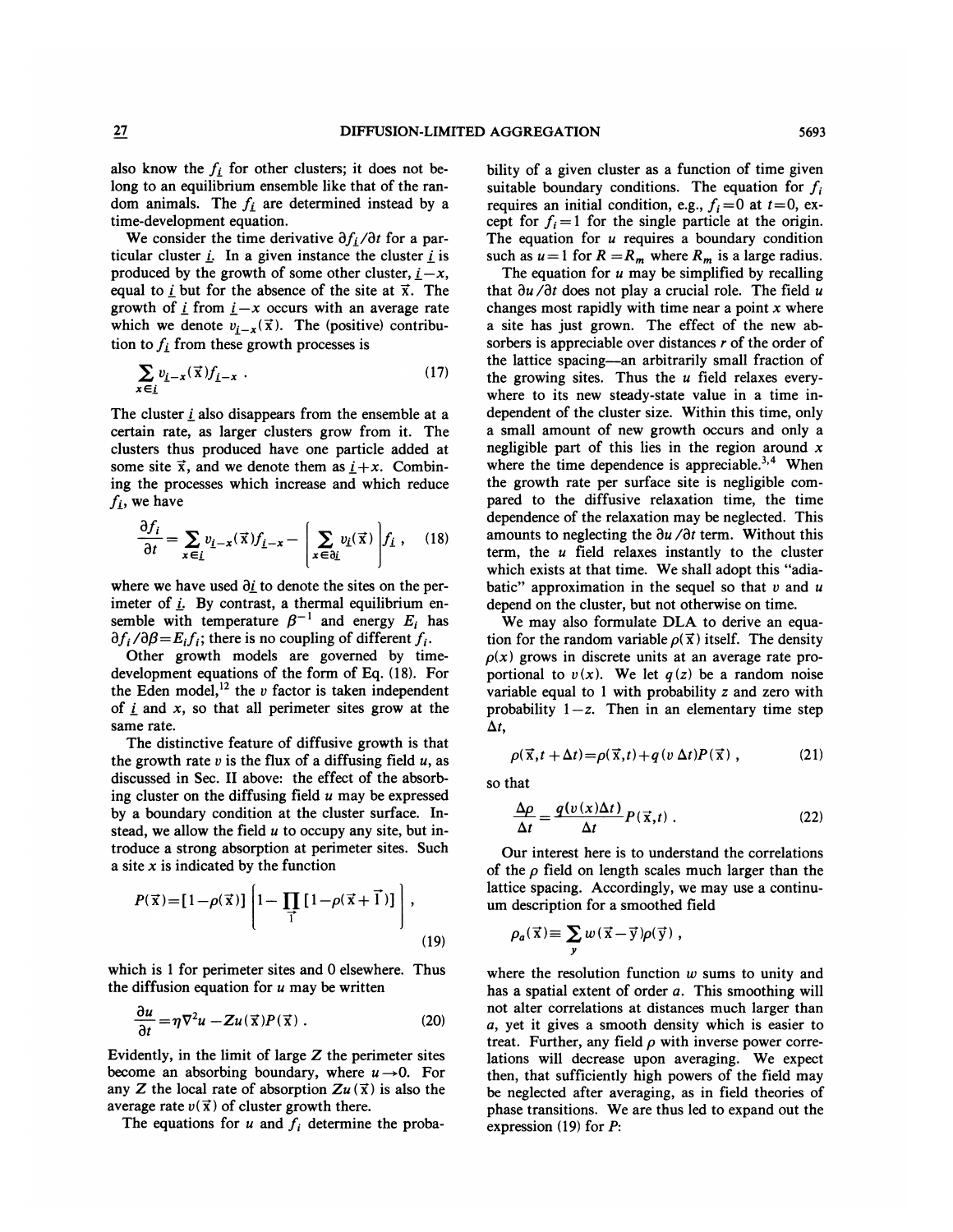$$
P(\vec{x}) = [1 - \rho_a(\vec{x})] \left[ 1 - \prod_{n=1}^c \left[ 1 - \rho_a(\vec{x} + \vec{1}) \right] \right] = [1 - \rho_a(\vec{x})] \left[ \sum \rho_a + O(\rho_a^2) \right]
$$
  

$$
= \sum \rho_a - \rho_a \sum \rho_a + O(\rho_a^2)
$$
  

$$
\approx c^2 \nabla^2 \rho_a + c \rho_a + c(c - 3) \rho_a^2 / 2 + O(\rho_a \nabla^2 \rho_a) + O(\rho_a^3) . \tag{23}
$$

In addition the averaging runs over many values of the random variables  $q$ , so it seems plausible to replace this variable by its average  $v$ . To perform this averaging systematically would require a fullfledged renormalization treatment. We defer such a detailed treatment for a planned future paper. Our present aim is to formulate an equation for the averaged fields which incorporates the above expectations. Replacing  $n$  by its average  $v$ , and using the expanded form of the  $P(x)$  term, we postulate that

$$
\frac{d\rho_a}{dt} = Z u_a (\nabla^2 \rho_a + r_a \rho_a + g_a \rho_a^2 + \cdots) ,
$$
  

$$
\nabla^2 u_a = \frac{d\rho_a}{dt} ,
$$
 (24)

where  $r_a$  and  $g_a$  are renormalized parameters depending on the averaging scale. We may anticipate several qualitative features of these equations. We first investigate the transparency of the density profile to the diffusing field  $u$ . To this end, we average  $\rho_a$  on a scale comparable to the cluster radius R, and treat it as a simple absorber of the field  $u$ :

$$
\nabla^2 u = Z u \rho_a(r) \tag{25}
$$

This extreme averaging would be justifiable as long as the cluster is transparent to the diffusing field. Within the radius R,  $\rho_a$  is roughly constant and u falls off exponentially in a characteristic skin depth given by  $1/h^2 = Z\rho_a(r)$ . In a large cluster,  $\rho_a$  is expected to become arbitrarily small, so that the skin depth goes to infinity. But if the cluster is to be transparent, we require that  $h/R \rightarrow \infty$ , so that  $R^{2} \rho_{a}(r)$  must go to zero. For clusters with a Hausdorff dimension D,  $\rho_a(r) \sim N/R^d \sim R^{D-d}$ . Thus  $(R/h)^2 \sim R^{(2+D)-d}$ . This result is natural since the path of our random walker has Hausdorff dimension 2. The  $R^{(2+D)-d}$  counts the number of intersections<sup>19</sup> of the cluster and the random walker, within radius R, assuming these are independent. For  $2 + D < d$ , the number does not diverge with R, the number of contacts for potential absorption remains finite, and the cluster remains transparent to the diffusing field. But in the reverse case we expect the cluster to be opaque, with new growth occurring

only on the periphery. This opacity is observed to be the case in our simulations where indeed  $2 + D > d$ .

Since growth occurs only within a thin layer, we may average the fields only over distances smaller than this layer. In the growing layer the gradient of  $\rho$  is large and it is not clear that the  $\nabla^2 \rho$  can be neglected in the growth equation. No correct simplification of this equation is apparent to us.

To shed light on our growth process, we have studied its behavior in high-dimensional space with the aim of deriving its asymptotic  $D$ . The motivation for this approach is the simple behavior of known aggregates and other dilation-symmetric profiles above a certain upper critical dimension. The case of random animals illustrates this point. Random animals or randomly branched chains<sup>20</sup> may be readily treated under the assumption that there is only a single path on the object connecting any pair of points; such objects have  $D=4$ . One may investigate the validity of the assumption by estimating the number of contacts between two parts of the object which meet at the origin, assuming the two are independent. The density of points in each of the two which meet at the origin, assuming the two are in dependent. The density of points in each of the two parts falls off as  $r^{D-d}$ ; thus the density of crossing goes as  $r^{2(D-d)}$ . The number  $N(R)$  of crossing within radius  $R$  goes as

$$
R^{2(D-d)+d} = R^{2D-d}.
$$

The number grows indefinitely with R if  $2D > d$ . Thus the argument giving  $D=4$  requires  $2D < d$ , or  $d > 8$ . This criterion gives an upper critical dimension of 8. A more standard field theoretic argument<sup>21</sup> gives the same result. Random linear chains have  $D=2$  if intersections of links are allowed. By the same reasoning these intersections are negligible when  $d > 2D=4$ . Thus 4 is the upper critical dimension in agreement with polymer field theory.

For the DLA problem, there is no upper critical dimension in this sense. We show this by assuming the reverse and arriving at a contradiction. Suppose that  $D$  attains an asymptotic value for large  $d$ . Since  $2D < d$  the cluster may be treated as a treelike structure, where self-crossings are not appreciable. Since  $2 + D < d$ , the aggregate is, in addition, transparent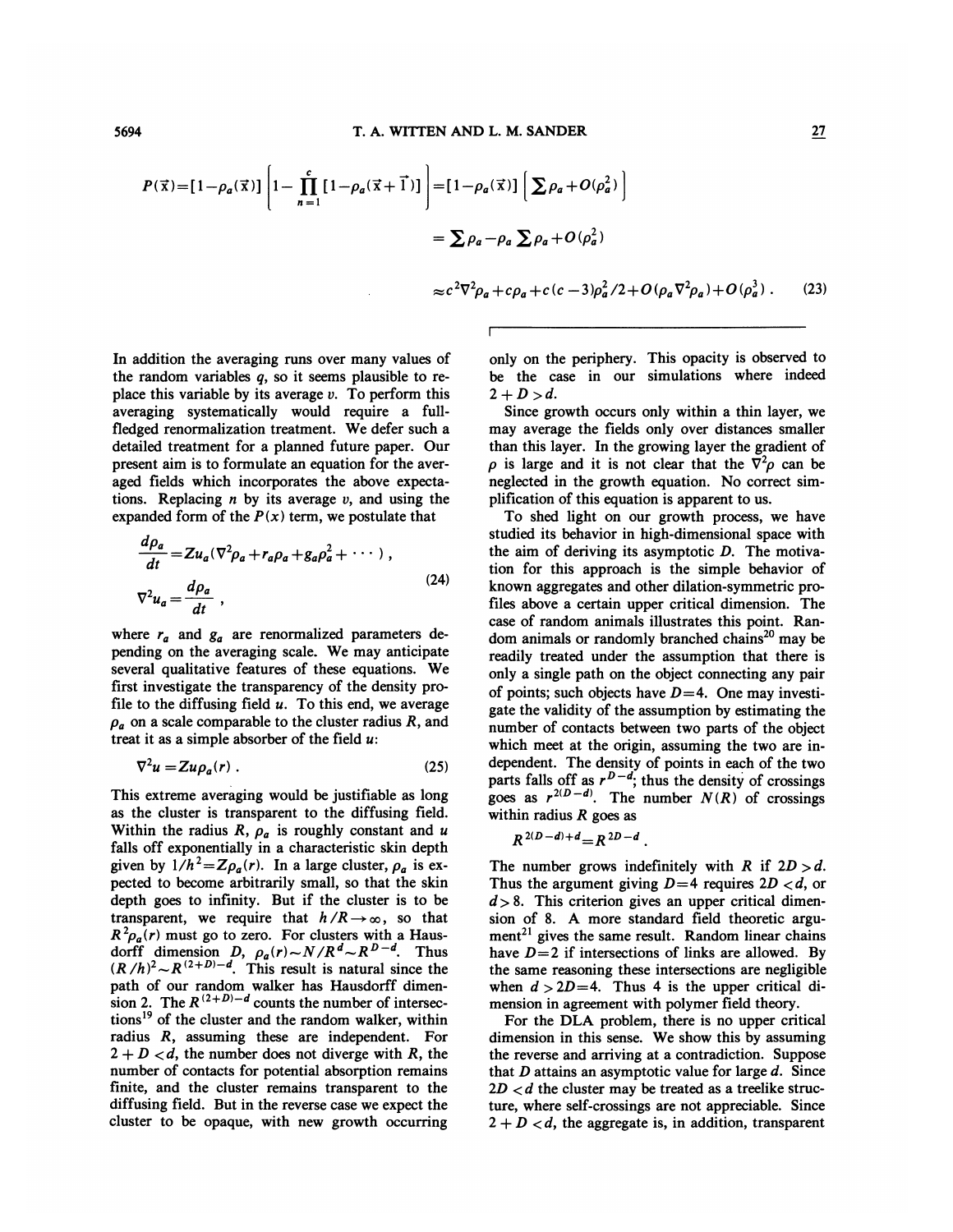to the diffusing field from which it grows, by the argument above. We may thus simplify the growth model considerably. Since the field  $u$  is essentially uniform within the cluster, we allow all sites adjacent to cluster sites to grow with the same probability. Since cluster intersections are assumed negligible, we may allow multiple occupancy of any lattice site. These simplifications give a model which can be explicitly solved. We will see that the radius grows only logarithmically with particle number, violating the hypothesis.

To show this, we consider the ensemble of  $n$ -site clusters grown from the origin. The  $n$  clusters are grown by adding each successive particle indifferently to the  $(n - 1)c$  sites adjacent to the existing ones. The number  $G(n)$  of *n*-site clusters is thus

$$
(n-1)c G(n-1)=c^{n-1}(n-1)!\ .
$$

The number  $G(x, n)$ , with the *n*th site at  $\vec{x}$  is given by

$$
G(x,n) = \sum_{\vec{1}} S(\vec{x} + \vec{1}, n-1) ,
$$
 (26)

where  $S(\vec{y},m)$  is the number of *m*-particle clusters with an arbitrary particle at  $\vec{y}$ . The particle at  $\vec{y}$ must be the *i*th particle for some  $i < m$ . There are  $G(\vec{y}, i)$  ways to arrange the first *i* particles, and

$$
ic (i + 1)c \cdots (m-1)c = G(m)/G(i)
$$

ways to arrange the rest. Thus

$$
S(\vec{y},m) = \sum_{i=1}^{m} \frac{G(m)}{G(i)} G(\vec{y},i) .
$$
 (27)

Inserting this into Eq. (26) for  $G(x, n)$ , we find

$$
\frac{G(x,n)}{G(n)} = \frac{G(n-1)}{G(n)} \sum_{\vec{i}} \sum_{i=1}^{m-1} \frac{G(\vec{x} + \vec{1},i)}{G(i)} .
$$
 (28)

The left-hand side is the probability that the nth site is at  $\vec{x}$ ; we denote it by  $g(\vec{x},n)$ ; thus

$$
g(\vec{x}, n+1) = \frac{1}{cn} \sum_{\vec{i}} \sum_{i=1}^{n} g(\vec{x} + \vec{1}, i)
$$
 (29)

This may readily be transformed into a differential equation by multiplying by  $n$  and taking an  $n$  difference:

$$
n\frac{\partial g}{\partial n}(x,n) = \nabla^2 g \tag{30}
$$

In this diffusion equation, inn plays the role of time. Thus, e.g., the second moment  $R^2$  of the distribution increases as inn.

The radius grows more slowly with  $n$  than for any finite D: The D of this model is  $\infty$ , contradicting



FIG. 9. Hausdorff dimension  $D$  of the density in various random aggregates as a function of spatial dimension d. The values for DLA are from Ref. 4  $(d=2)$  and Ref. 7  $(d=3)$ . The two solid lines indicate the approximate behavior of  $D(d)$  for random animals and self-avoiding walks. The boundaries of the finite density domain  $(D < d)$ , the transparent domain  $(D < d - 2)$ , and the non-self-intersection domain  $(D < d/2)$  are indicated by dashed lines.

the hypothesis that it attains a finite asymptotic value. We conclude that there is no asymptotic  $D$  in diffusion-limited aggregation (or in the Eden model). The same argument shows that  $D > d/2$  for large d.

Given this, there are two possibilities for the asymptotic behavior of  $D$  (see Fig. 9). One is that  $D < d - 2$ , so that the clusters are transparent. In this case the high-d behavior is that of the Eden model. Assuming this, we are led again to a contradiction.

Our supposedly transparent clusters have  $D < d$ , and hence the perimeter of the cluster has the same  $D$  as the cluster itself. The number of perimeter sites is proportional to the number of cluster sites, with some proportionality factor less than the coordination number c. Thus we may repeat the derivation of  $G(n)$ ,  $S(\vec{y},m)$ , and  $G(\vec{x},n)$  above for the Eden model, replacing c by an effective coordination number  $\tilde{c}$ . The sum over neighbors in the equation for  $G(x,n)$  must be multiplied by  $\tilde{c}/c$ , since only this fraction of sites adjacent to a cluster site consists of perimeter sites. These modifications do not change the qualitative behavior of the growth of these clusters as compared to the multiple occupancy clusters of our original model. We thus arrive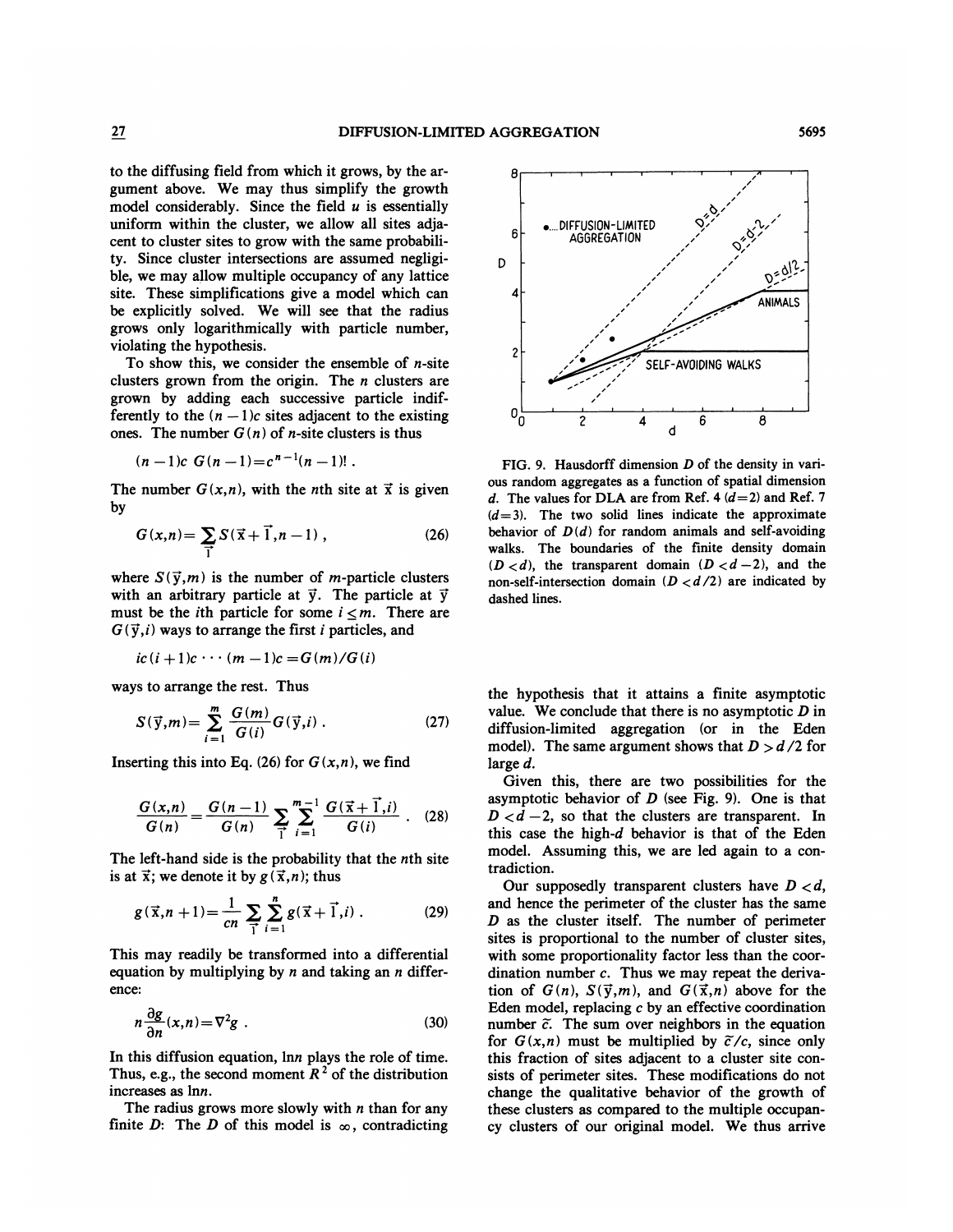again at the contradictory result that  $D \rightarrow \infty$ , indicating that the original hypothesis of  $D < d$  was false. This shows that diffusion-limited aggregates cannot be transparent to the diffusing field, so that  $d-2 \le D \le d$ . It also shows that Eden-model aggregates must be compact, as has been previousl shown numericall ' $\int_0^3$  for  $d=2$  and 3.

It appears from this study that our Monte Carlo simulations of DLA correspond to a well-defined stochastic model which is amenable to treatment in a continuum language. It appears further that the model has no upper critical dimension in the usual sense. Instead,  $d - D$  may attain an asymptotic limit between 0 and 2, so that the aggregates are always opaque to the diffusing field.

## IV. CONSEQUENCES OF SCALE INVARIANCE IN DLA

A number of observable properties of objects growing via DLA can be deduced simply from the (assumed) scale invariance of process. We describe here how aggregates should appear in projection and cross section, and how they should scatter x rays or neutrons. We also discuss the gelation expected when many aggregates grow together.<sup>22</sup>

Projected onto a plane, a diffusion-limited aggregate with  $D > 2$  should appear opaque. The projected density

$$
\sigma(x,y) = \int_{-R}^{R} \rho(\vec{r}) dz \sim R^{D-2}
$$
 (31)

goes to infinity with the size of the objects, and the local density correlations do not survive in the projected density. On the other hand, the cross section of a diffusion-limited aggregate evidently has  $\langle \rho(r')\rho(r'+r) \rangle$  equal to that of the full aggregate, so that the exponent  $\vec{A}$  is unchanged in the cross section.

A direct way to observe these correlations is by diffracting a wave from the aggregates. This method has been successful in detecting power-law correlations in random-coil polymers.<sup>23</sup> The diffracted intensity as a function of wave vector  $q$  measures the structure function

$$
S(q) \equiv \int d^3r \langle \rho(r'+r)\rho(r')\rangle e^{i\vec{q}\cdot\vec{r}}.
$$
 (32)

The power-law correlations of  $\rho$  in some range of r give rise to a conjugate power behavior in  $S(q)$  in the range  $q \sim r^{-1}$ . Here  $S(q)$  is proportional to the number of scatterers within a distance  $q^{-1}$  of an arbitrary scatterer. Thus  $S(q) \sim q^{-D}$  in this range, as one may check by direct substitution into the definition of  $S(q)$ . Since the aggregates are asymptotically opaque to a scattering wave, a weakly scattered wave is needed to probe the whole volume of the aggregate.

The growth rate of an aggregate in three dimensions can also be readily deduced. We consider the regime where the number of free particles is much greater than the number of aggregated particles, so that  $u(\infty)$  is constant in time. Then at large distances  $r$ , the diffusing field  $u$  obeys

$$
u(r) \approx u(\infty) [1 - R(N)/r], \qquad (33)
$$

$$
\eta \vec{\nabla} u \mid_r \approx \eta u(\infty) R / r^2 . \tag{34}
$$

The capture "radius"  $R(N)$  must be proportional to the radius of gyration since the aggregates are opaque to the diffusing field; the quantity in Eq. (34) is the flux density incident on the object. The total rate of aggregation is given by

$$
dN/dt = R \eta u \left(\infty\right) \int d^2r/r^2
$$
  
 
$$
\sim R(N) \sim N^{1/D}, \qquad (35)
$$

Solving the equation gives  $N \sim t^{D/(D-1)}$ . This law gives the asymptotic growth rate of an aggregate.

In a similar way one may predict gelation (i.e., intersection) of a collection of growing aggregates. Suppose that  $c_0$  is the concentration of nucleated aggregates. They will start to intersect and form a gel when  $c_0R^d \approx 1$ . The concentration of monomers (the "particles") is

$$
c \approx N(R)/R^d = R^{D-d} = c_0^{1-D/d} . \tag{36}
$$

In three dimensions this gives  $c \sim c_0^{1/6}$ . Thus the mass of the gel may be made indefinitely small by reducing the concentration of seeds. This effect is augmented by the percolation effects present in ordinary gels.

## V. SUMMARY

The DLA model which we have discussed in this paper seems to be applicable to a wide variety of phenomena which at first sight are unrelated. As such, its general properties are worth examining in detail; it is to this task that we have addressed ourselves.

The most striking features that we have discussed are the long-range, universal properties associated with scale invariance. It is worth repeating explicitly that these long-range properties do not arise from long-range forces: Whatever occurs in real dust, smoke, etc., our simulations show that short-range forces can build up long-range correlations, just as in the case of critical phenomena.

The remaining theoretical problems associated with our model seem formidable. We believe it would be very interesting and useful to understand